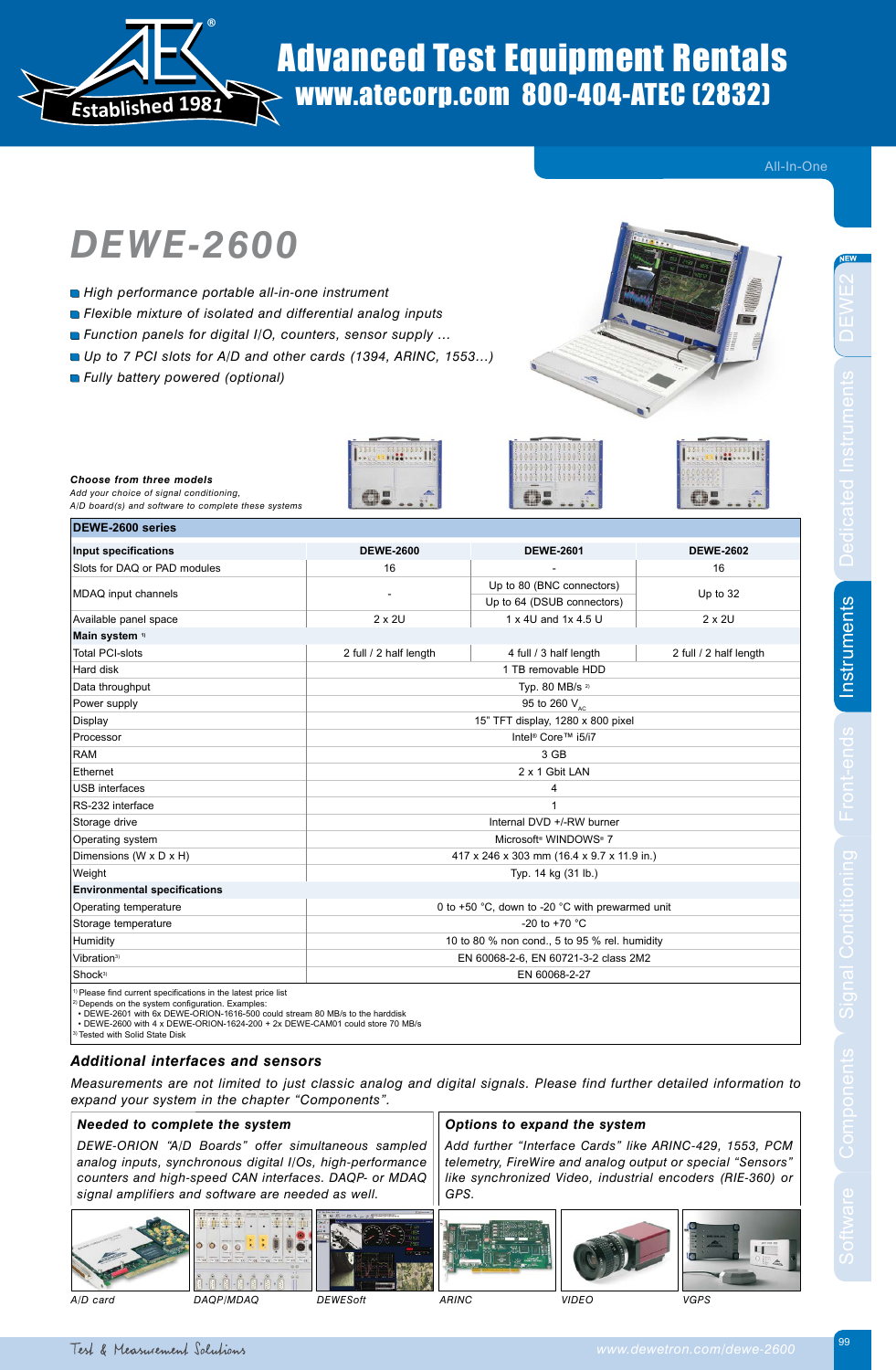#### *Configuration Guide DEWE-2600*

*Most flexible model, prepared for DAQP isolated analog input amplifier modules. DAQP conditioners offer highest bandwidth, great accuracy, different input ranges and integrated filters. Besides the single channel modularity – a module easily can be changed by the user at any time – the main advantage of these modules is the high galvanic isolation which ensures safe measurements, high quality results and make them almost indestructible. See chapter "Signal Conditioning" for details.*



### *Configuration Guide DEWE-2601*

*High channel count version, for direct sensor input via differential MDAQ analog input amplifiers. MDAQ modules are available in cost efficient and space saving 8-channel blocks. See chapter "Signal Conditioning" for details.*

*MDAQ panels*

*Options*

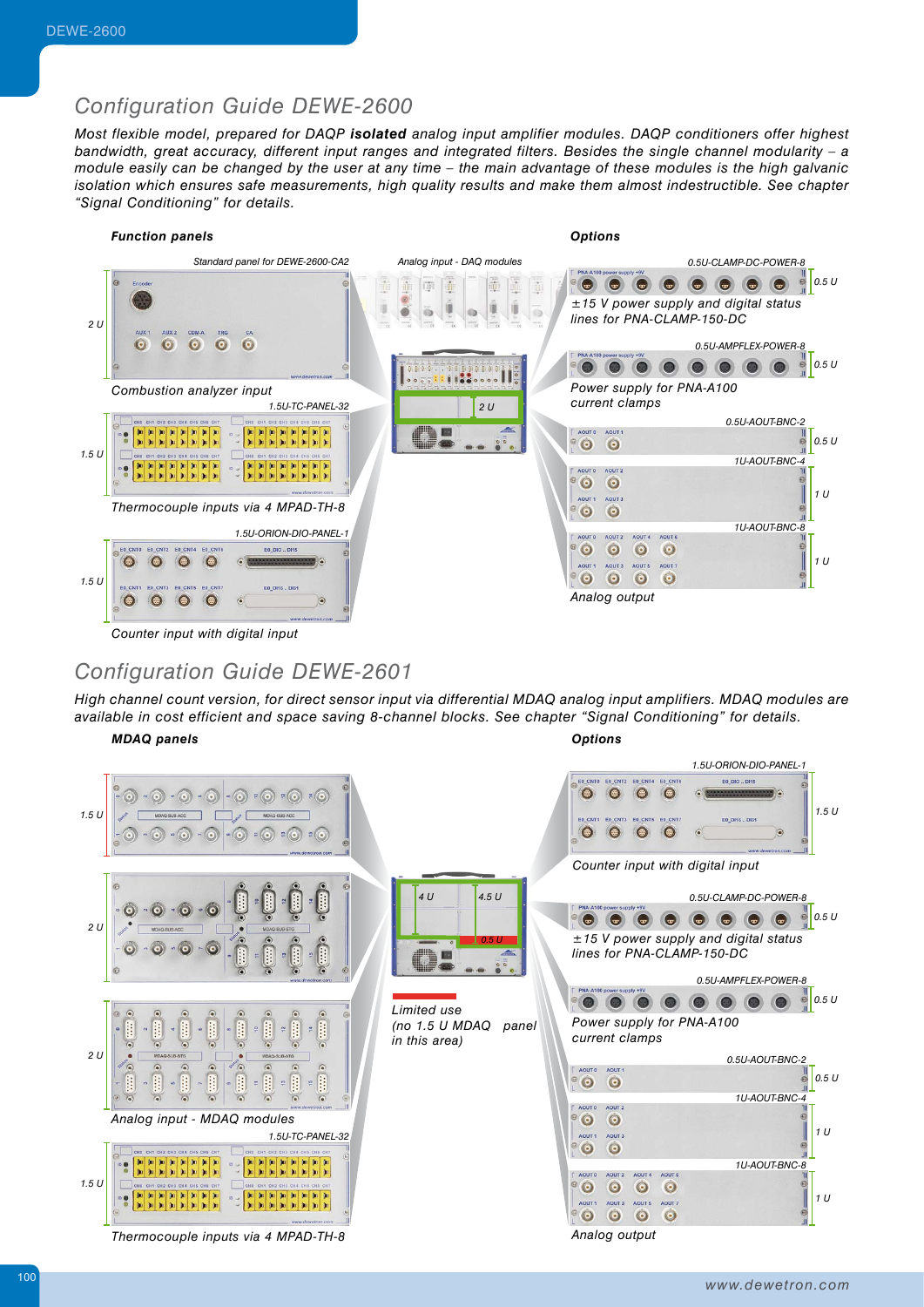## *Configuration Guide DEWE-2602*

*This version combines slots for isolated DAQP modules and positions for differential MDAQ blocks. Thus it enables you configuring a cost optimized system that needs isolated inputs, e.g. high voltage signals, and a number of differential inputs, e.g. accelerometers.*



## *Typical Configurations*



#### *DEWE-2600*

- *16 isolated DAQP modules 4 MPAD modules*
- *(16 tc "T" and 16 tc "J" inputs)*
- *8 counters + 16 extra digital input*



*DEWE-2602* 

- *16 isolated DAQP modules*
- *16 differential analog MDAQ inputs*
- *8 counters + 16 extra digital inputs*



### *DEWE-2601*

 *80 differential analog MDAQ inputs*